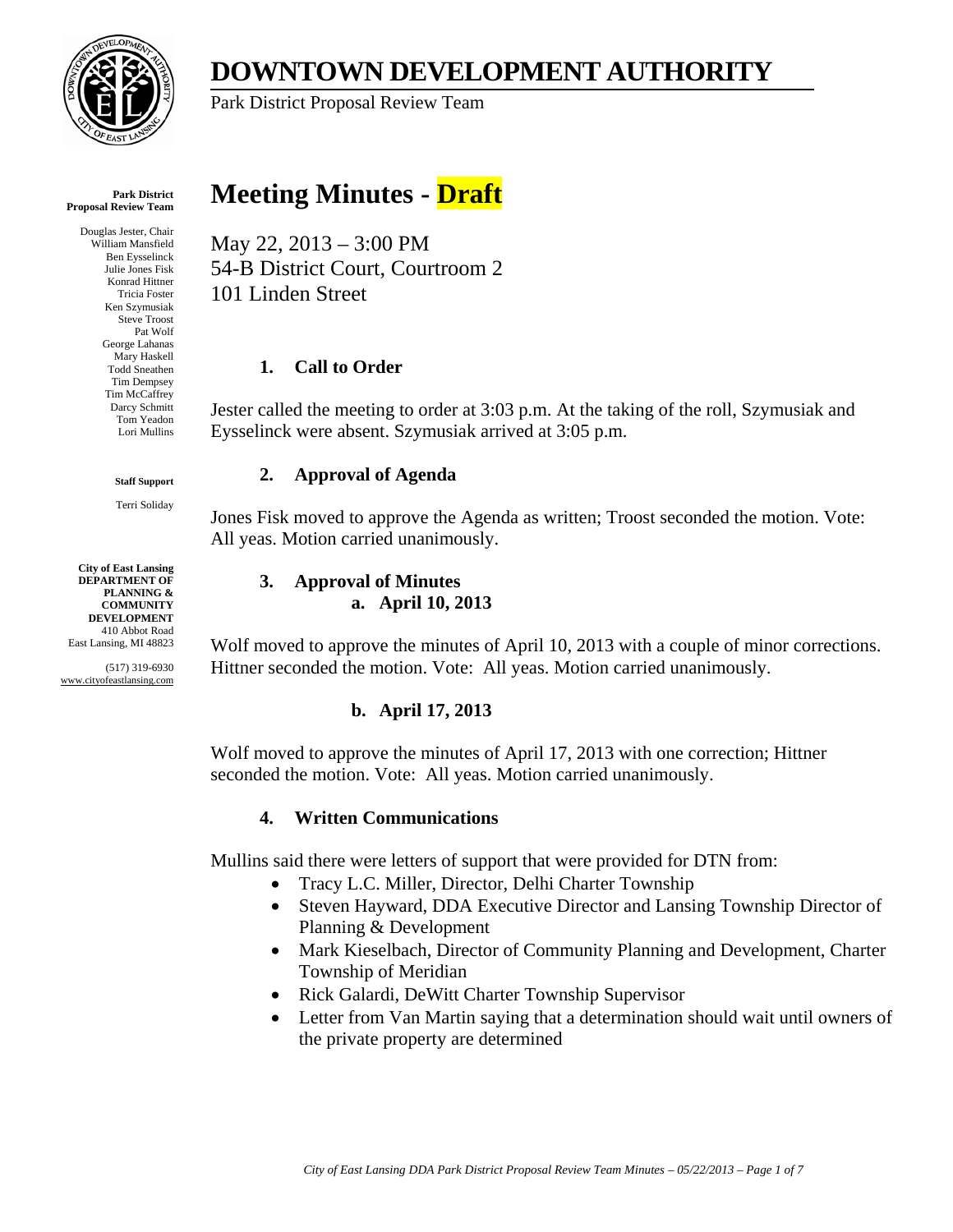For Urban Cultural Arts & Studio Intrigue (UCA):

- Walter Johnson, Partner, Third Coast Real Estate
- Letter from Mark Ferris, Commercial Lender for First Federal Bank of the Midwest, regarding dealings with Joe Biersbach, Ray Cox and William Demmer

#### **5. Public Comment**

Elliot Singer, 37 University Drive, East Lansing, responded to the comments from Van Martin, who is with CBRE. He said CBRE is paid to participate in the Park District review advocating for another real estate company, DTN, which is represented on the DDA. He indicated their senior vice president was a member of one of the Strathmore Limited Liability Companies. He said in order for DTN to have free and clear title to the bank building after the June  $18<sup>th</sup>$  redemption period, they would have to prove four things, which he said he would provide in an e-mail.

Singer felt the City is dealing with game players, and he does not believe Strathmore will just walk away from this. As to Steve Hayward of Lansing Township, he said the situation regarding the Heights of Eastwood is dire—6 million in taxes have gone towards debt service for the bonds. He feels DTN's proposal, even if they obtain all of the Strathmore properties, is too big and would require bonds. He opined that citizens do not want a large parking structure, no matter who pays for it.

Singer said neither Lurvey White nor Urban Cultural Arts has done anything as large as what they are proposing. He believes the site plans should be scaled back, especially the parking structure and major public works. He said he likes the incubator ideas more than a year-round farmer's market. He said the Lurvey White proposal requires bond financing. The trick is adequate parking. Singer supported a modified Lurvey White site plan and Urban Cultural Arts, not DTN. He felt that none of the current proposals are viable as presented and favors housing for 55+ MSU alumni. He felt that DTN can develop their properties individually.

There being no one else wishing to speak, Jester closed the Public Comment period.

#### **6. Financial Review Subcommittee Findings**

Yeadon said since he prepared his memo for the packet, he received a call from the Mayor of Flint stating that Lurvey White is an excellent developer and always delivers projects as proposed. Regarding Urban Cultural Arts, Yeadon said he received a phone message from Mr. Thornburg's banking reference saying he did his due diligence on him on a lot of loans and feels he is an excellent developer.

Yeadon said that DTN and Lurvey White provided documents for the 17 items which they requested. He did not get documents from Urban Cultural Arts (UCA) but met with them, and said there were no problems which they identified. Yeadon indicated he does not have documentation to prove that. He said he and Haskell felt that DTN has the financial wherewithal to deliver the project. He indicated all their references were very positive. They received some banking references for UCA. He said UCA has not done a project of this magnitude, either collectively or as individuals, and an operating agreement has not yet been formed for the LLC. He said the four partners are reputable, and they may be bringing in other partners for equity. Lurvey White is a start-up development company and has done significant projects, but has not done anything of this magnitude as yet.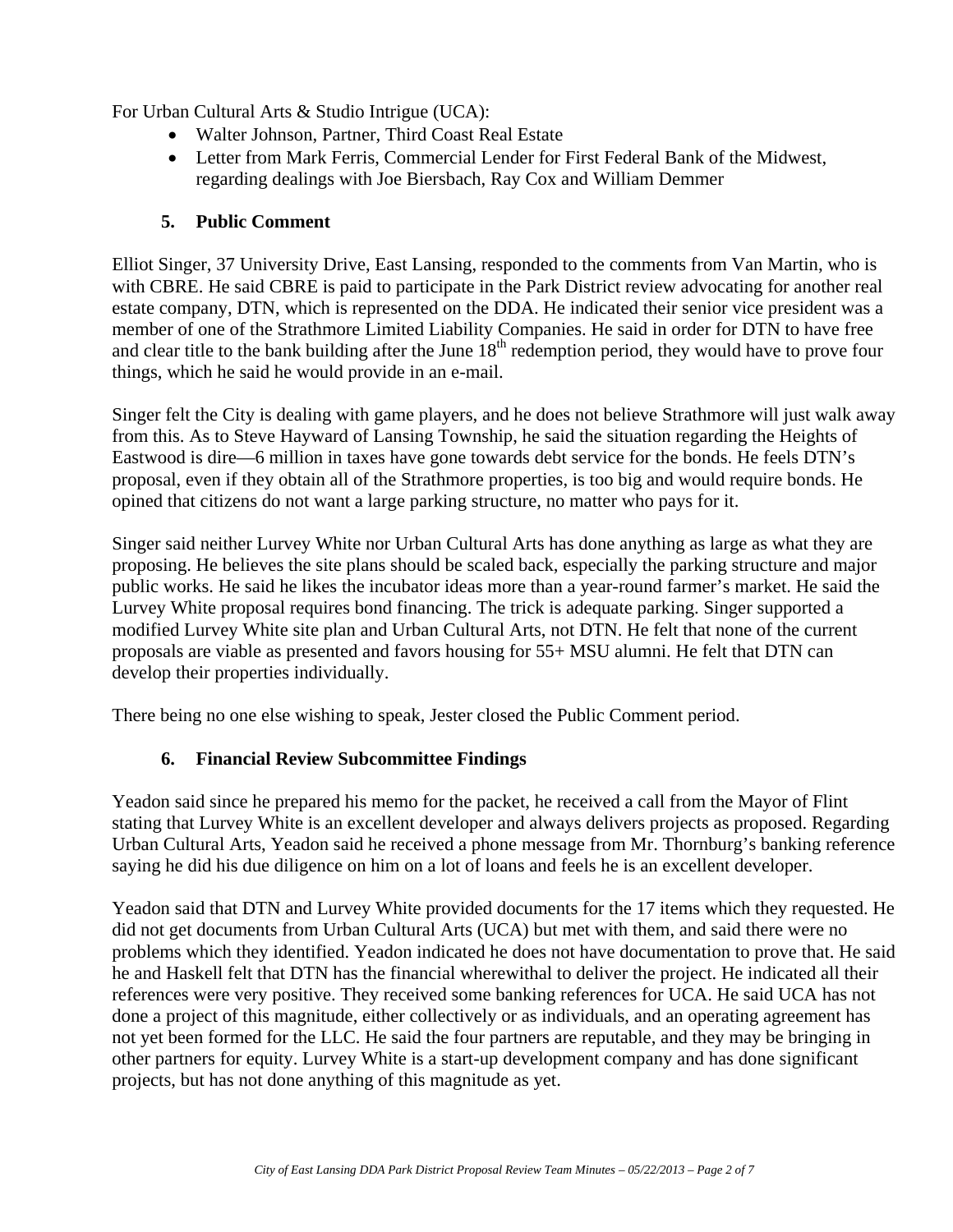Yeadon said he and Haskell did not do a full due diligence review on any of the proposed developers; that's a much more involved process. Their goal was to determine if we are dealing who the developers said we will be dealing with and their financial capacity to do the project. Later if a specific developer is selected, they would look at pro formas for the development project.

Mullins said that Lurvey White sent her an e-mail noting that letters of recommendation were included for other companies, and previously they had provided letters of recommendation, which the committee previously reviewed.

### **7. Final Scoring of Criteria #3**

Mullins said the scoring comparison did not have the correct formula for the new averages for Criterion 3; she read out the correct numbers.

Jester said DTN's score ranges from a couple of 15s, a 7, an 8 and a couple of 9s.

Hittner said he scored them a 9; he broke the financial criterion into two parts. He said they have access to sufficient capital, but he did not think he was qualified to answer the second half of the question with regard to reasonable estimates of project costs and sources and use of funds, but he believes DTN has the resources to do what they said they'd do.

Foster said she gave DTN a 15 based upon all of the supporting documentation, interview and financial review. She said they were the only developer that not only supplied everything that was asked but opened up their books. She remarked that given the failures of the past, getting someone that can perform financially is incredibly important.

Jester said Lurvey White's scores were 5, 6, 7, 8, 9, several 10s and a couple of 12s.

Dempsey said he ranked them close to average—DTN first, Lurvey White second, and UCA third. He said Lurvey White had a willingness to share with the Financial Review Committee, but they do not have the track record of bankable projects. Their projects lean more on the subsidy side and he downgraded them slightly because of that. He said he gave UCA a penalty for unwillingness to share financial information. He said we had an extensive list of requests for financial information, so there were some elements that each developer could have provided. He said DTN appears to have the financial ability to do the project.

Jester said scores for Urban Cultural Arts were three 5s, a 6, several 8's, a 9, and a couple of 10s.

Foster indicated she rated them low because of the lack of financial information. She said before we make recommendations to City Council we needed to have put a lot of these questions to bed by now with some transparency.

Szymusiak said in his rankings DTN placed first for their financial capacity. He indicated he ranked UCA highly, and the fact that they did not share enough documentation and there is not an LLC formed by now is a little disconcerting, but given the number of LLCs that both DTN and Lurvey White would create, the committee may not know the end partners. He said UCA's track record is good and they have the ability to get financing. He thinks the partnership they have now could be successful, and he liked their design.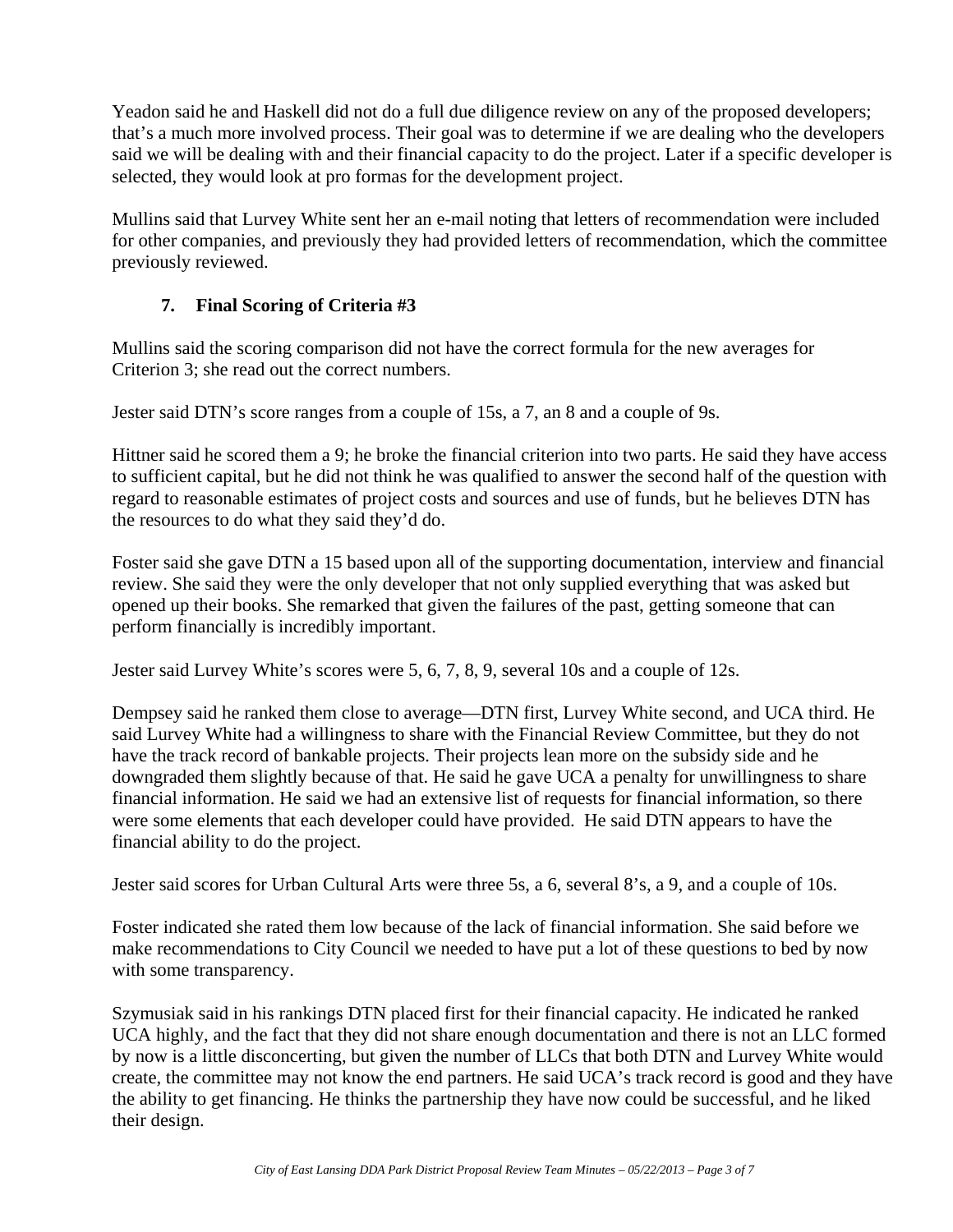Yeadon said he hasn't been voting or ranking the companies, but from what he and Haskell reviewed, he would put DTN first, then Lurvey White, and then UCA.

Haskell said she would concur and said DTN brought everything they asked for. She said Lurvey White provided not as much information as DTN but provided a lot of the information they requested. She said Lurvey White is a much younger company as far as working together. She said with UCA everything was verbal. She stressed the importance of having some method of validating what they said, and all they got was what was included the attachments. She said bankers did say they were bankable.

#### **8. Recommendation to City Council**

Jester said we could recommend to Council all three proponents for further consideration. He said we should articulate our reasons.

Lahanas said we could recommend 0 to 3 developers and some narrative information would be useful. Jester felt the committee should come to a consensus.

Haskell commented that the financial due diligence was of a very limited scope and that the pro formas of the developers need to be vetted thoroughly prior to entering into a Development Agreement.

Wolf asked Mullins to explain the notes. Mullins said she sent out was rough notes with verbatim comments and what she printed out today was organized per criterion, and she indicated on the notes when more than one person made the same comment. She said when there were no comments on a certain criterion, she would write in No Comment.

Foster and Dempsey recommended forwarding on at least two developers or none.

Hittner said the committee needs to address Mr. Singer's comments. He questioned if we should proceed to recommendation or consider the "do nothing option."

Lahanas said doing nothing is an option if none of the developers are qualified, but he believed they were qualified. He said the purpose of this committee was to screen developers for City Council; we sent out an RFP as part of the process, and City Council could choose to do nothing.

Szymusiak said he's leaning towards recommending all three because they all have shown strengths in particular areas; one has the financial capacity to break ground next week; the others have shown some interesting designs and may not have the track record as DTN and have shown a willingness to become more engaged with the public. For DTN, he said there is still some uncertainty with the private parcels. He ranked all companies similarly.

Wolf said the distinction among the three is still too close to call as they all have weaknesses and strengths. He said staff has consolidated all of the committee's comments, and he does not think they can be reduced much more other than including them in a straight narrative. He said Council can take the next step so they can review them.

Lahanas said recommending UCA would give Council a lot of extra work—we would be making a decision with very limited information.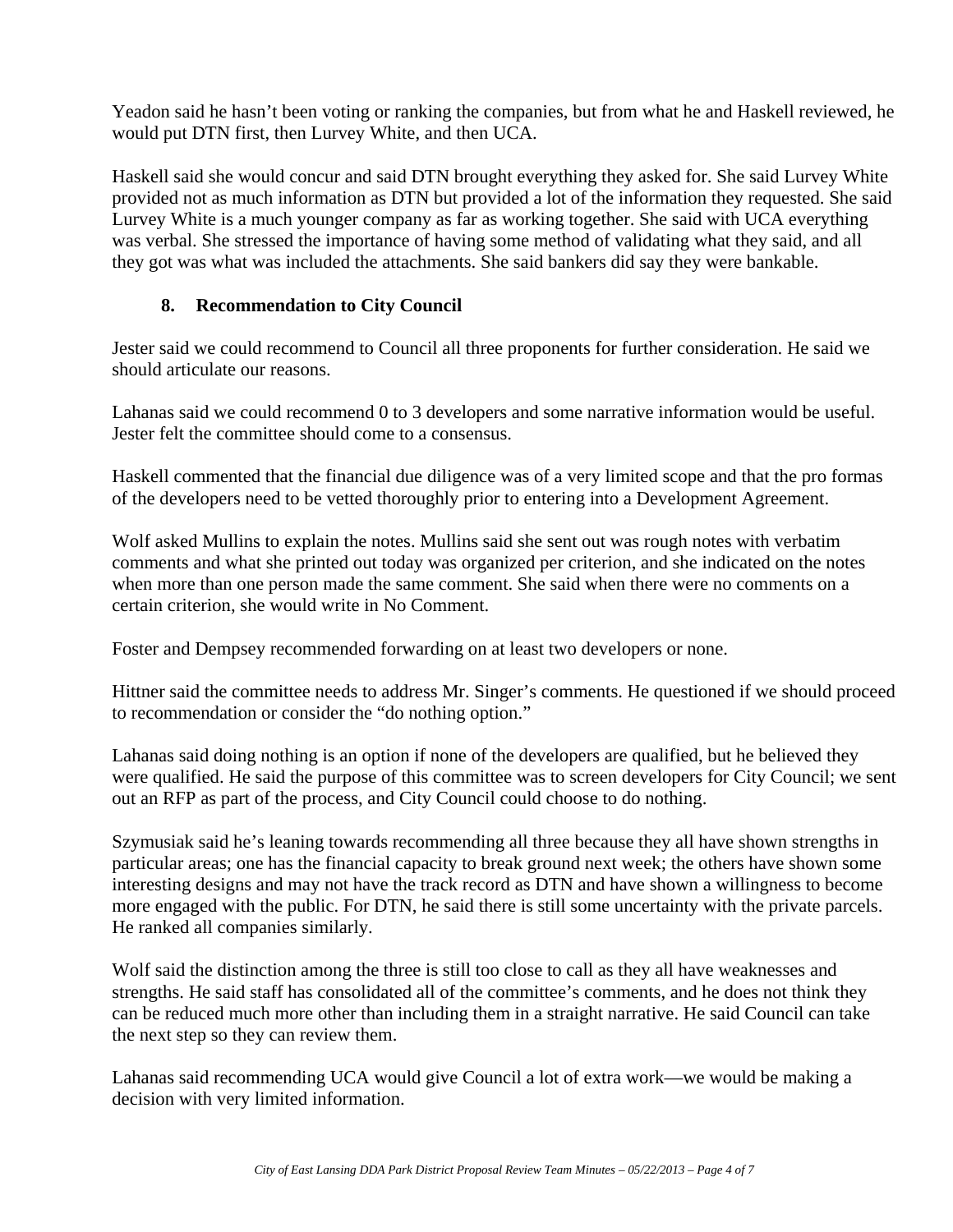Sneathen said financial information was given a 15-point ranking, and they said Qualification 3 was not as important as the experience in completing projects of the complexity and significance of what is envisioned for the site.

Lahanas asked what would change with the third participant a couple months from now. Dempsey said there would be a more intense review at the pre-development agreement stage because it would involve outside resources, at a more substantial cost.

Yeadon said he did not get the impression from UCA that they would give more numbers in a further financial review. They were fairly dismissive in their lack of providing documents.

Haskell said we would not know until at a much later date who UCA's equity partners would be.

Foster said from a due diligence standpoint, the qualification piece about the ability to perform is key. She indicated she rated UCA very high in a lot of categories, but said if they can't close the transaction and produce the development that they indicated, then at some stage of the game you have to draw the line. They have to be able to perform. This is paramount to getting a project completed.

Lahanas said he rated them very high, their design was great and their experience with community involvement was good, but Criteria 3 is important.

Szymusiak felt UCA has the financial capabilities and said they have completed a lot of projects. He indicated we don't know who the final partners will be with the other two developers

Hittner said DTN is a skilled business organization; they know how to make money running mediumsized operations. He thinks they could do the project. He said what concerns him is if the community will be well served by having a further concentration of commercial real estate in the downtown area. He said DTN stands to own most of the frontage on Valley Court Park, and he questioned whether that is a good thing. He said they could wait to develop the properties they own and allow the Park District property to be developed by either Lurvey White or UCA.

Wolf said if we eliminate UCA for financial shortfalls, we should also eliminate DTN for other shortfalls other than financial. He felt Lurvey White has the best combination of qualifications and that they should recommended all three developers and ask them to correct their deficiencies, or recommend only one.

Foster said DTN's averages for qualifications were similar to Lurvey White's. She said we will provide notes and information with the recommendation, so a DTN or Lurvey White could improve upon their proposals after the community input piece, which will determine how the ultimate project unfolds. She felt all proponents appear to be incredibly receptive to the community involvement piece.

Jones Fisk said she felt Lurvey White had a much higher regard for incorporating public input; i.e. Project for Public Spaces. She said she reviewed them online and felt they took the public charrette piece a little more seriously than DTN did in their presentation.

Foster said with regard to the charrette process, DTN did not come across very well in the interview, but she has observed them participating in the Michigan Avenue/Grand River Avenue Vision charrettes.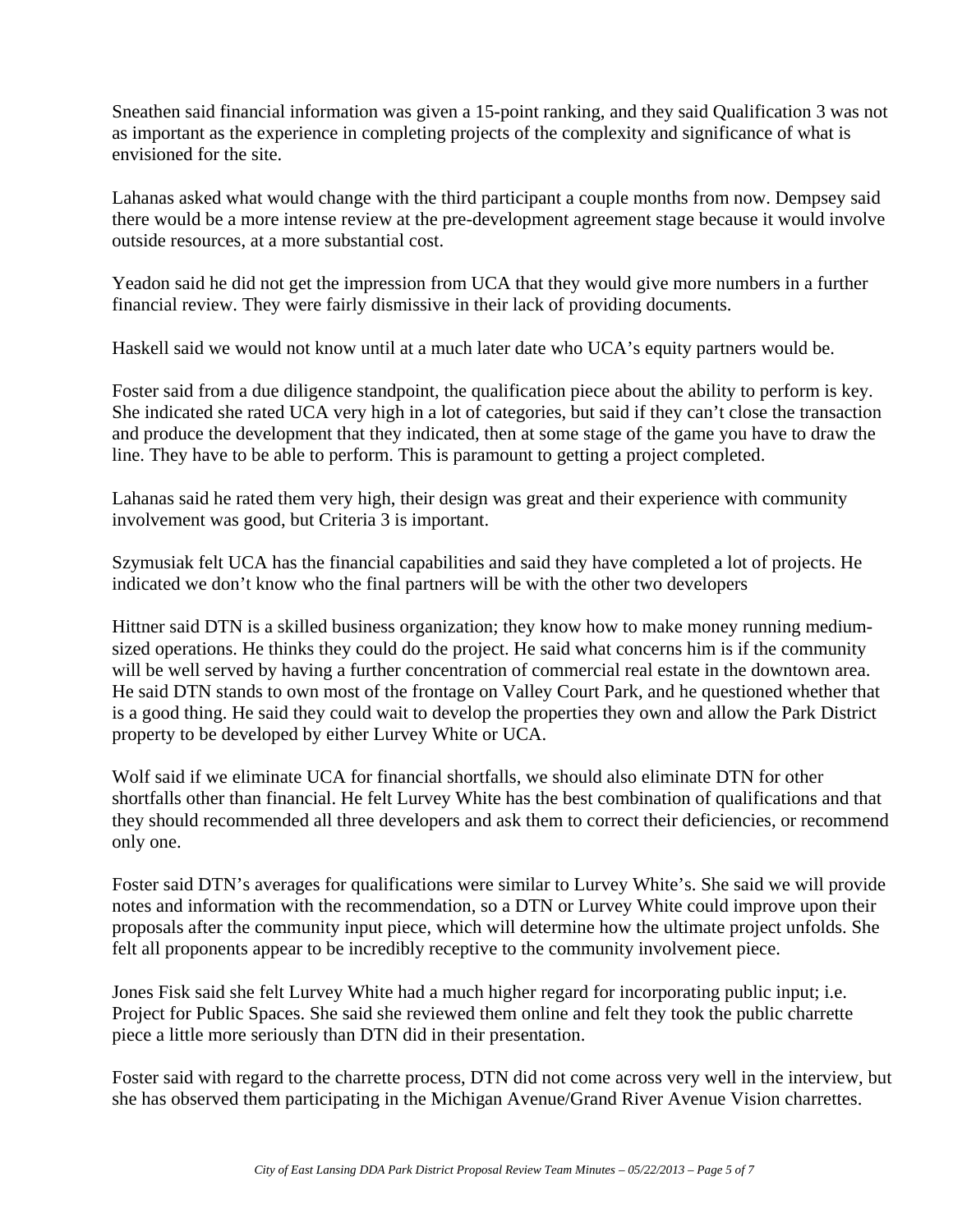Yeadon said he feels we must let Council choose among the qualified developers and should not take into consideration how much property a developer owns in the area. He stated his preference would be to give Council as many options as we feel are available to them and let them choose.

Mansfield said their task was not to choose a developer but to give City Council a couple of good options. He said he was surprised about UCA's unwillingness to participate in the financial review and recommendation, but would recommend forwarding on all three proponents.

Jones Fisk said she agreed with Wolf's point, and felt we should not reduce the notes from the committee, as they give Council a good picture of why we like the developers.

Lahanas said he felt we do not have enough information for UCA to recommend them to City Council and will not have any more financial information.

Jester said he would be inclined to give Council more than one choice and recommended that we identify areas of concern with each of them.

Mullins said there is also the option of providing them in a ranked order, so you are not eliminating one or two.

Wolf said he did not get the impression that UCA was found to be unqualified. He said their bank references have checked out; just at this point they have not provided documentation because they have not formed an entity.

Yeadon said UCA did not offer to supply any documents and made no effort to provide personal financial information. He did say he believes they have ability to pull together investors to do it. Yeadon said UCA only provided one page of information to the request for information which listed 17 items, and they only provided one response.

Dempsey moved to advance DTN and Lurvey White Ventures as qualified developers to City Council for future consideration; Foster seconded the motion. Dempsey said providing the financial information is really critical. He said we all know the history of this project and the importance whichever developer we select being open and sharing documentation. It's understandable that people don't want to provide this, but this will be a public/private partnership and the bar will be set high. If a developer will not hit that bar at the beginning stages, that is a problem. He said we have good options to present to Council with DTN and Lurvey White; both meet the qualifications which we laid out.

Foster said even in the private sector there is a long due diligence process and when we are investigating private developers, obtaining their personal financial information is standard protocol in evaluating transactions. This is not just done for public/private partnerships.

Hittner questioned how transparent Lurvey White has been; he indicated they come from wealthy families, but we have not been provided any access to their trust officers of their sources of funds.

Yeadon said he and Haskell reviewed Lurvey White's taxes, and together they have significant financial income and assets which they have control over.